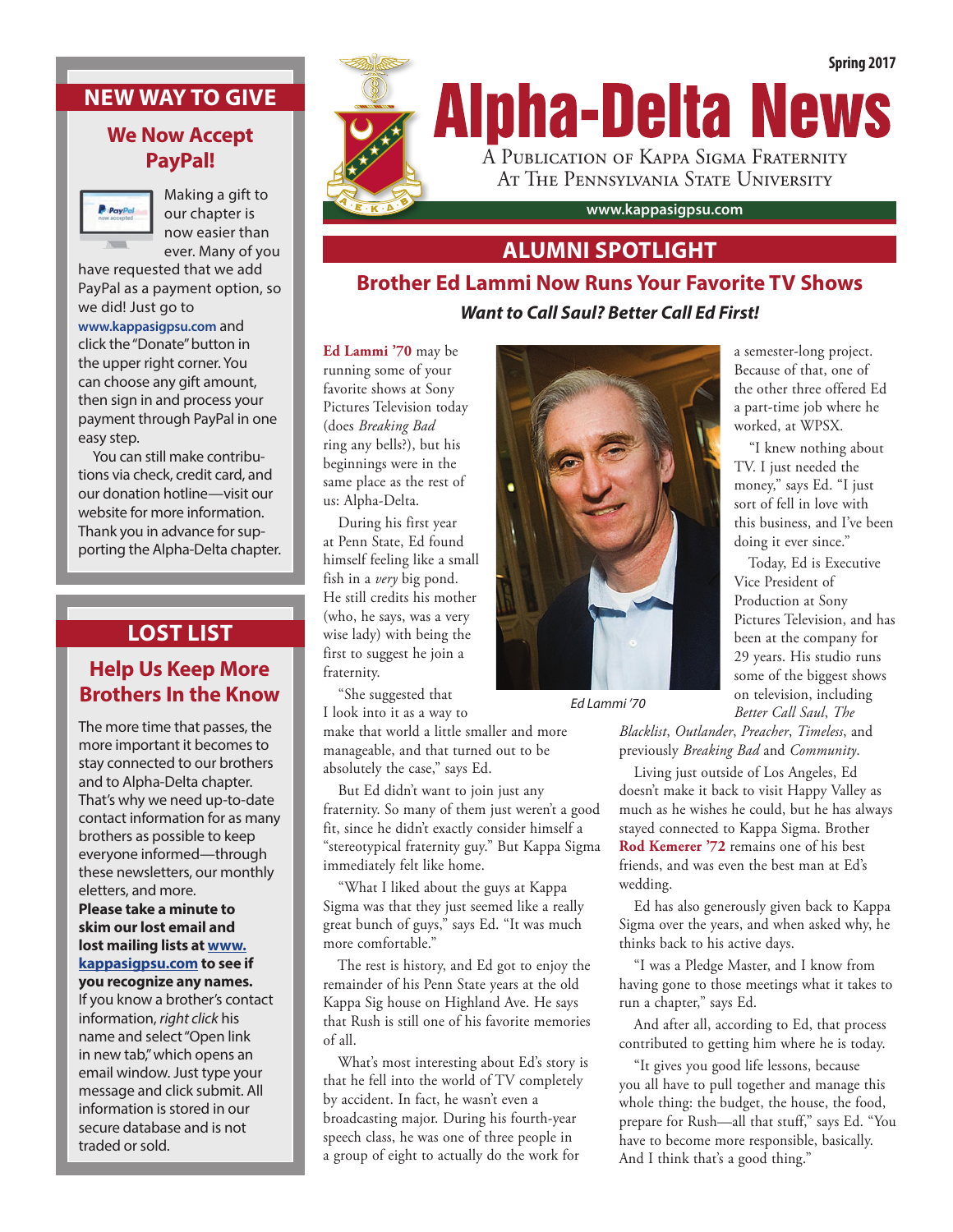# **UNDERGRADUATE NEWS**

## **A Tremendous Year for Alpha-Delta**

*Brothers Exemplify Kappa Sig Values with Many Awards to Show for It*

It has been an outstanding year for the undergraduate chapter, filled with high achievements, humbling service, and an all-around great group of guys. As the 2016-2017 school year comes to an end, there are plenty of noteworthy accomplishments to celebrate.

### **Rush**

Rush Chairman (and new Grand Master) **Dalton Kramer '15** took advantage of the large size of our two-year-old chapter house by holding numerous Rush events on site. For "Zone Day," around 120 men came to the house to check it out and meet the brothers. Brother Kramer organized plenty of events that gave the brothers a chance to meet potential future brothers, including a cigar night, a barbecue, and a formal dinner. After an event-filled few weeks, the fall 2016 pledge class began with 31 members. It was the second consecutive fall pledge class to begin with more than 25 pledges.

### **Founders' Award for Chapter Excellence**

The chapter earned the Founders' Award for Chapter Excellence in Orlando, Florida at the 2016 Kappa Sigma Leadership Conference. The Founders' Award for Chapter Excellence, or FACE, is one of the two highest honors that our national organization can bestow upon a chapter. The purpose is to recognize the outstanding efforts, standards and accomplishments of a chapter. Receiving the award requires an increase in the size of the chapter, both community service and philanthropic hours, philanthropic dollars, participation in the chapter's endowment fund, an above average GPA for that chapter's campus, and certain levels of ritual proficiency. Alpha-Delta is very proud and humbled to have earned such an award.

Several brothers also earned individual awards at the Conference: **Joseph Pomponi '14** was named Outstanding Grand Scribe, **Brandt Reilly '11** was named Outstanding Grand Treasurer, **Adam Bortner '13** was



*Founders' Award Ceremony*



named Outstanding Grand Master of Ceremonies, and **Patrick Marenco '14** was named Outstanding Grand Procurator. The only honor higher than FACE that a Kappa Sigma chapter can earn is the Founders' Circle Award, which serves a similar function and has similar criteria. Alpha-Delta is currently aspiring to receive this award. Hopefully come Grand Conclave this summer, Alpha-Delta can receive the Founders' Circle Award or one again receive the FACE award. *THON 2017*

### **Kappa Sigma Campus First Responders Day**

On Sunday, September 11, 2016—the 15-year anniversary of 9/11—several brothers paid tribute to first responders with the inaugural Kappa Sigma Campus First Responders Day. Brothers **Tyler White '15**, **Ben Colasante '14**, **Brandon Fello '14**, and **Adam Bortner '13** visited the Alpha Fire Company to show their

appreciation for what firefighters and first responders did not just that day, but every day. The brothers brought lunch to the firefighters and hung out with them as a small thank you for the work they put in every day.

### **Outstanding Chapter Award**

The brothers traveled to Dickinson College on February 11 for the 2017 Keystone Conclave, where Alpha-Delta proudly accepted this year's Outstanding Chapter Award. In addition, Chapter Advisor **Chad Joyce** received the Outstanding Alumnus Advisor award, and **Tyler White '15** was named Outstanding Undergraduate Brother of the Year. The brothers had a great day of brotherhood at the Conclave, and were honored and humbled to have received this award.

### **THON 2017**

The brothers made us incredibly proud once again at the 45<sup>th</sup> Penn State Dance Marathon. The total for THON 2017 was an amazing \$10,045,478.44. Kappa Sigma raised a total of \$56,590.39 along with our partner organization, Gamma Sigma Sigma.

Grand Master Dalton Kramer said:

*"THON 2017 was an amazing experience and a huge success thanks to the hard work of our brothers and our partner organization, Gamma Sigma Sigma. We had the chance to celebrate the weekend at THON and support all five of our brothers dancing. Brothers Josh Hammaker, Joseph Pomponi, and Hunter Obeid danced on behalf of Kappa Sigma while brothers Christopher Pullen and Adam Bortner were also selected to independently dance.* 

*The largest highlight of THON may have come a few weeks prior, however, when we were paired with a second child, a three-year-old girl named Molly still going through treatment. Having two families ourselves and four as a total pair with Gamma Sigma Sigma gives us a lot to work for as we look to increase our total going into 2018."*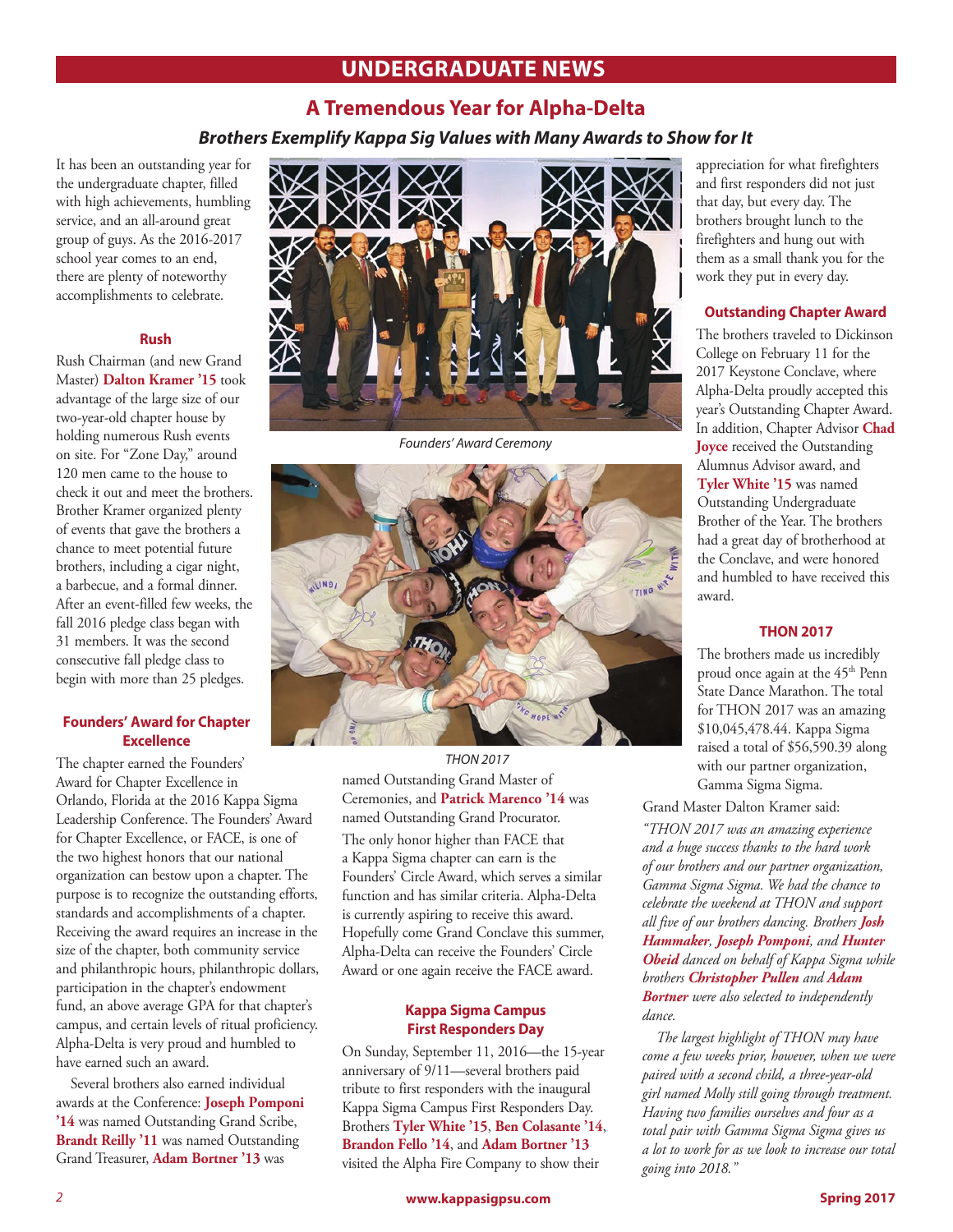## **UNDERGRADUATE ACCOMPLISHMENTS**

## **Brother Tyler White Receives Prestigious New Honor**

On December 10, 2016, Kappa Sigma celebrated Founders Day. The fraternity was founded 147 years ago by William Grisby McCormick, George Miles Arnold, John Covert Boyd, Edmund Law Rogers, and Frank Courtney Nicodemus. There was wonderful news to come out of the day for the Alpha-Delta chapter, with Brother **Tyler J. White** being named as one of the inaugural winners of the William F. Rockwell, Jr. Award as part of the Ryan Leadership Circle.

Last year, the Kappa Sigma Endowment Fund Trustees established the Dr. John W. Ryan Leadership Circle, which recognizes



*Tyler White and his father*

the top 25 undergraduates who scored highest on the Scholarship-Leadership Award Application. The recognition was named in honor of Past Worthy Grand Master, Dr. John W. Ryan, one of the world's most respected educators and college administration leaders. Each Ryan Honoree will receive a Leadership Grant that will cover their expenses for registration and lodging at the Biennial Grand Conclave, where they will be recognized.

Congratulations on this special accomplishment, Brother White!

*More about the Ryan Leadership Circle:* **www.ef.kappasigma.org/dr-john-w-ryanleadership-circle/**

## **ANNUAL FUND UPDATE**

## **2016-17 Honor Roll of Donors**

Alpha-Delta Chapter would like to recognize and give great thanks to all of the brothers who have donated to the annual fund thus far. It is because of you that Kappa Sigma continues to live on for all of us, and without your generosity it simply would not be possible.

Currently, we are more than three-quarters of the way to this year's goal of \$20,000 with \$15,462\*. Can we count on you to help us reach our goal like we did last year? Make a donation of any amount to see your name recognized on the next edition of this list.

### **President's Club (\$1,001-\$2,500)**

| Matthew R. Mathews | 1959 |
|--------------------|------|
| Thomas C. Hilbert  | 1963 |
| R. Brad Lawrence   | 1969 |

#### **Founders' Club (\$501- \$1,000)**

| Robert J. Tisot     | 1956 |
|---------------------|------|
| David J. Guerin Jr. | 1972 |

#### **Star & Crescent Club (\$251-\$500)**

| Walter J. Conti        | 1952 |
|------------------------|------|
| H. Wesley Link         | 1955 |
| Kenneth A. Hinkle II   | 1968 |
| John D. Kennon Jr.     | 1968 |
| Thomas C. McNulty      | 1968 |
| Louis F. Koehler       | 1969 |
| Richard L. Kelly       | 1970 |
| George L. Strachan III | 1970 |
| Anthony J. Buzzelli    | 1971 |
| V. Paul Spuds O'Brien  | 1971 |
| John E. Wray Jr.       | 1973 |
| Robert W. Hampton Jr.  | 1973 |
| James H. Leax Jr.      | 1974 |
| Richard S. Fisher      | 1975 |
| Kim T. Chapman         | 1977 |
| Mark L. Rippy          | 1981 |
| John S. Schoenenberger | 1985 |
| Gary E. Thompson       | 1985 |
| Matthew J. Shulman     | 1988 |

John M. Murphy 1989 **Crest Club (\$101 - \$250)** Samuel F. Stewart 1950 H. Paul Starr Jr. 1951 Lawrence E. Chopp 1965 David B. Ludwig III 1965 Harold D. Schrader 1965 Richard H. Seraydarian 1966 Michael J. Irwin 1967 Thomas A. Stuart 1967 Willard J. Martin Jr. 1968 George M. Middlemas Jr. 1968 Kenneth R. Ewing 1969 Charles V. Mazza 1970 John F. McEnery 1970 E. Lawrence Nucci 1970 Ted H. Perry 1970 Gary L. Wert 1970 Anthony Gasbarro 1971 Robert A. Hannegan 1972 David E. Dick 1974 Geoffrey G. Wright 1974 Rich G. Skowronski 1976 Joseph V. Colarusso 1986 Steven B. Fox 1989 Shawn L. Huber 1996 Brendan Stenson 2005

Samuel F. Stewart 1950 George (Bing) Bortle 1954 Josiah B. Morrill 1956 Earle R. Ryba 1956 Stephen M. Wyman 1956 R. Dean Madden 1963 F C. Baesman 1964 William C. DeLullo 1964 Vincent D Di Loreto 1965 Philip Xanthopoulos 1966 Richard D. Chamberlain 1971 Bill - Vitori 1973 Ralph W. Tolino 1975 Thomas A. Nyquist 1977 Leland Thaete M.D. 1979 Paul J. Fox 1983 Robert J. Bowsher 1986 Michael E. Fiffik 1989 Matthew B. Weisberg Esq. 1997

### **Supporting Club (\$1-\$50)**

Theodore A. Lesko 1940 Wayne A. Pihl 1956 Andrew Turner 1962 Christopher A. Longwill 1973 Craig W. Baughman 1976 John M. Pribula 1983 Curtis E. Mitchell 1988 Marc A. Beard 1999



### **Blue & White Club (\$51-\$100)**